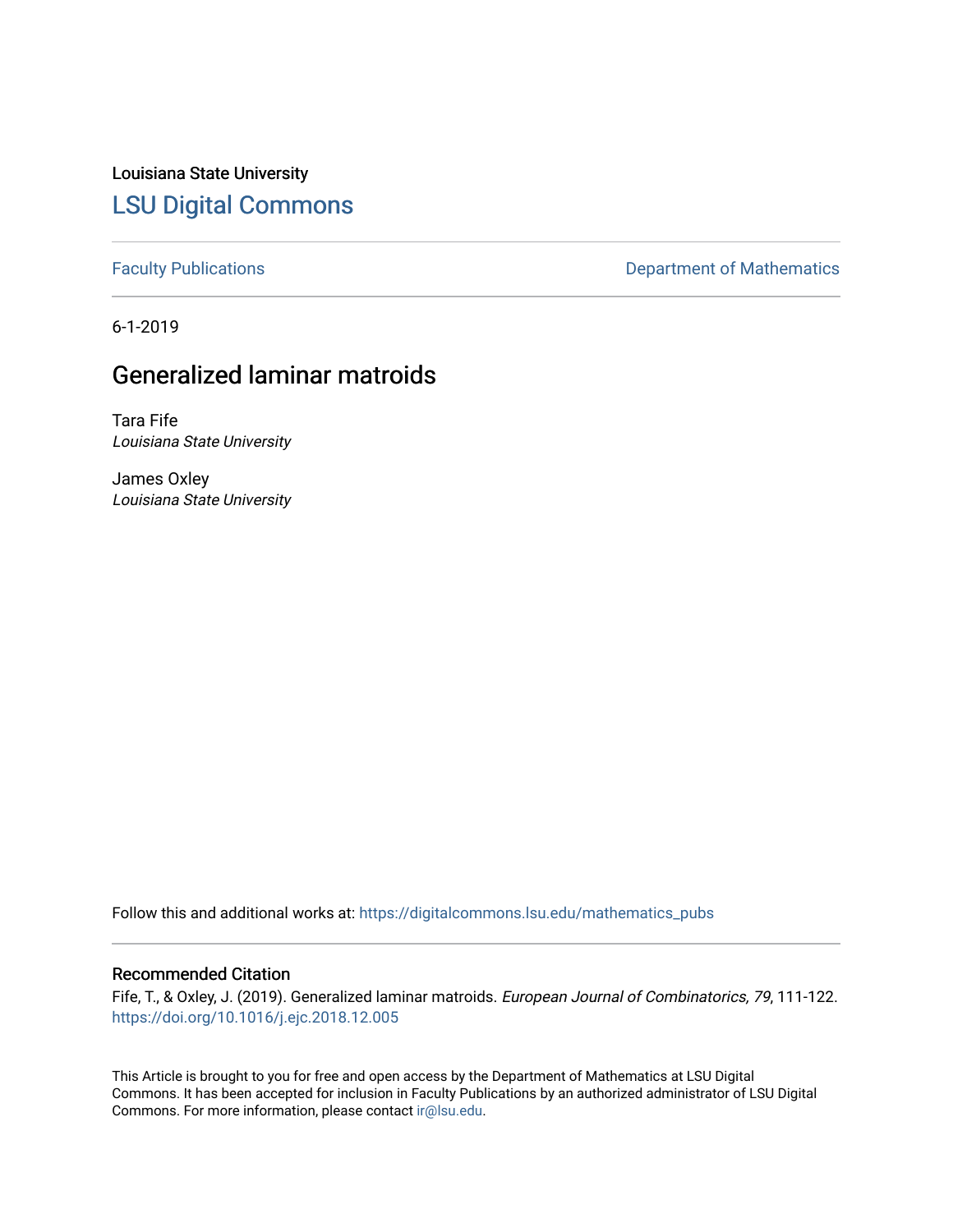# GENERALIZED LAMINAR MATROIDS

TARA FIFE AND JAMES OXLEY

Abstract. Nested matroids were introduced by Crapo in 1965 and have appeared frequently in the literature since then. A flat of a matroid  $M$  is Hamiltonian if it has a spanning circuit. A matroid  $M$  is nested if and only if its Hamiltonian flats form a chain under inclusion; M is laminar if and only if, for every 1-element independent set  $X$ , the Hamiltonian flats of  $M$  containing  $X$ form a chain under inclusion. We generalize these notions to define the classes of  $k$ -closure-laminar and  $k$ -laminar matroids. This paper focuses on structural properties of these classes noting that, while the second class is always minorclosed, the first is if and only if  $k \leq 3$ . The main results are excluded-minor characterizations for the classes of 2-laminar and 2-closure-laminar matroids.

# 1. Introduction

Our matroid terminology follows Oxley [\[18\]](#page-12-0). A transversal matroid is nested if it has a nested presentation, that is, a transversal presentation  $(B_1, B_2, \ldots, B_n)$ such that  $B_1 \subseteq B_2 \subseteq \cdots \subseteq B_n$ . These matroids were introduced by Crapo [\[7\]](#page-12-1) and have appeared under a variety of names including freedom matroids [\[8\]](#page-12-2), generalized Catalan matroids [\[4\]](#page-12-3), shifted matroids [\[1\]](#page-12-4), and Schubert matroids [\[21\]](#page-12-5)

A family A of subsets of a set E is *laminar* if, for every two intersecting sets A and B in A, either  $A \subseteq B$  or  $B \subseteq A$ . Let A be a laminar family of subsets of a finite set  $E$  and  $c$  be a function from  $A$  into the set of non-negative integers. Define I to be the set of subsets I of E such that  $|I \cap A| \le c(A)$  for all A in A. It is well known (see, for example,  $[11, 12, 14, 17]$  $[11, 12, 14, 17]$  $[11, 12, 14, 17]$  $[11, 12, 14, 17]$ ) and easily checked that  $\mathcal I$  is the set of independent sets of a matroid on E. We write the matroid as  $M(E, \mathcal{A}, c)$ . A matroid M is laminar if it is isomorphic to  $M(E, \mathcal{A}, c)$  for some set E, laminar family  $A$ , and function  $c$ .

Laminar matroids have appeared often during the last fifteen years particularly in relation to their behavior for the matroid secretary problem and other optimization problems [\[2,](#page-12-10) [5,](#page-12-11) [9,](#page-12-12) [14,](#page-12-8) [16,](#page-12-13) [22\]](#page-12-14). Huynh [\[13\]](#page-12-15) reviewed this work while Finkelstein [\[11\]](#page-12-6) investigated some of the structural properties of laminar matroids. In [\[10\]](#page-12-16), we characterized laminar matroids both constructively and via excluded minors.

In [\[10\]](#page-12-16), we showed that all nested matroids are laminar and noted a number of similarities between the classes of nested and laminar matroids. Here we exploit some of these similarities to define two natural infinite families of classes of matroids, each having the classes of nested and laminar matroids as their smallest members. Every matroid belongs to a member of each of these families.

We say that a flat in a matroid is *Hamiltonian* if it has a spanning circuit. In [\[19\]](#page-12-17), it was shown that a matroid is nested if and only if its Hamiltonian flats form a chain under inclusion. This immediately yields the following result.

Date: July 7, 2018.

<sup>1991</sup> Mathematics Subject Classification. 05B35.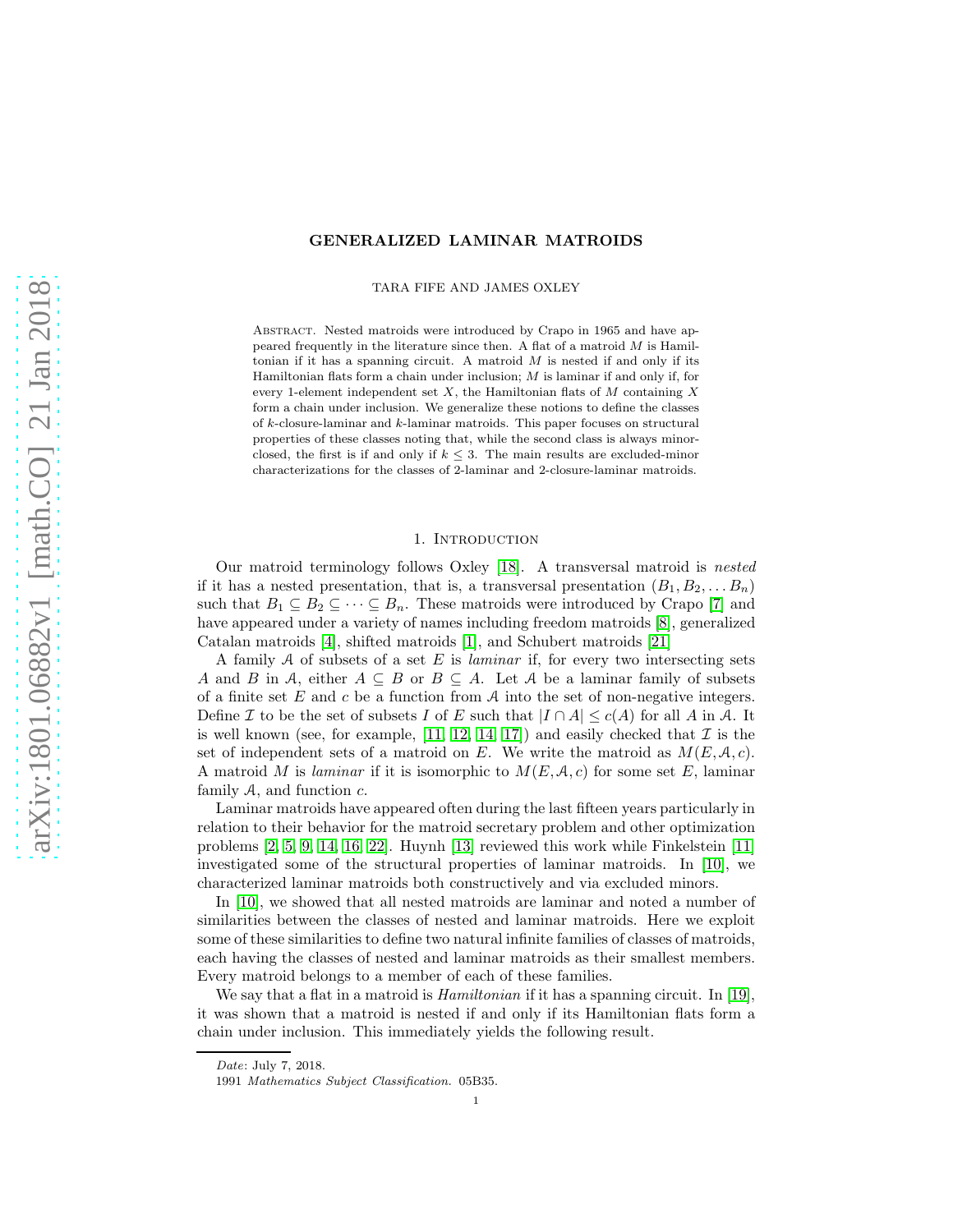**Proposition 1.1.** A matroid is nested if and only if, for all circuits  $C_1$  and  $C_2$ , either  $C_1 \subseteq \text{cl}(C_2)$ , or  $C_2 \subseteq \text{cl}(C_1)$ .

This parallels the following characterization of laminar matroids found in [\[10\]](#page-12-16).

**Theorem 1.2.** A matroid is laminar if and only if, for all circuits  $C_1$  and  $C_2$  with  $|C_1 \cap C_2| \geq 1$ , either  $C_1 \subseteq \text{cl}(C_2)$ , or  $C_2 \subseteq \text{cl}(C_1)$ .

Using circuit elimination, it can quickly be shown that we get a similar description in terms of Hamiltonian flats.

Corollary 1.3. A matroid is laminar if and only if, for every 1-element independent set X, the Hamiltonian flats containing X form a chain under inclusion.

In light of these results, for any non-negative integer  $k$ , we define a matroid M to be k-closure-laminar if, for any k-element independent subset X of  $E(M)$ , the Hamiltonian flats of M containing X form a chain under inclusion. We say that M is k-laminar if, for any two circuits  $C_1$  and  $C_2$  of M with  $|C_1 \cap C_2| \geq k$ , either  $C_1 \subseteq \text{cl}(C_2)$  or  $C_1 \subseteq \text{cl}(C_2)$ . The following observation is straightforward.

**Lemma 1.4.** A matroid M is k-closure-laminar if and only if, whenever  $C_1$  and  $C_2$ are circuits of M with  $r(\text{cl}(C_1) \cap \text{cl}(C_2)) \geq k$ , either  $C_1 \subseteq \text{cl}(C_2)$ , or  $C_2 \subseteq \text{cl}(C_1)$ .

Observe that the class of nested matroids coincides with the classes of 0-laminar matroids and 0-closure-laminar matroids, while the class of laminar matroids coincides with the classes of 1-laminar matroids and 1-closure-laminar matroids. It is easy to see that k-closure-laminar matroids are also k-laminar. For  $k \geq 2$ , consider the matroid that is obtained by taking the parallel connection of a  $(k+1)$ -element circuit  $C$  and a triangle and then taking the parallel connection of the resulting matroid with a triangle along a different element of C. The resulting matroid is k-laminar, but not k-closure-laminar. Thus, for all  $k \geq 2$ , the class of k-laminar matroids strictly contains the class of  $k$ -closure-laminar matroids. Our hope is that, for small values of  $k$ , the classes of  $k$ -laminar and  $k$ -closure laminar matroids will enjoy some of the computational advantages of laminar matroids.

It is not hard to show that the class of k-laminar matroids is minor-closed. This implies the previously known fact that the class of k-closure-laminar matroids is minor-closed for  $k \in \{0,1\}$ . We show that it is also minor-closed for  $k \in \{2,3\}$ . Somewhat surprisingly, for all  $k \geq 4$ , the class of k-closure-laminar matroids is not minor-closed. This is shown in Section [2.](#page-2-0) In Section [3,](#page-5-0) we prove our main results, excluded-minor characterizations of the classes of 2-laminar matroids and 2-closurelaminar matroids. In Section [4,](#page-10-0) we consider the intersection of the classes of klaminar and k-closure laminar matroids with other well-known classes of matroids. In particular, we show that these intersections with the class of paving matroids coincide. Moreover, although all nested and laminar matroids are representable, we note that, for all  $k \geq 2$ , neither of the classes of k-laminar and k-closure-laminar matroids is contained in the class of representable matroids.

#### 2. Preliminaries

<span id="page-2-0"></span>In this section, we establish some basic properties of  $k$ -laminar and  $k$ -closurelaminar matroids. The first result summarizes some of these properties. Its straightforward proof is omitted.

<span id="page-2-1"></span>**Proposition 2.1.** Let  $M$  be a matroid and  $k$  be a non-negative integer.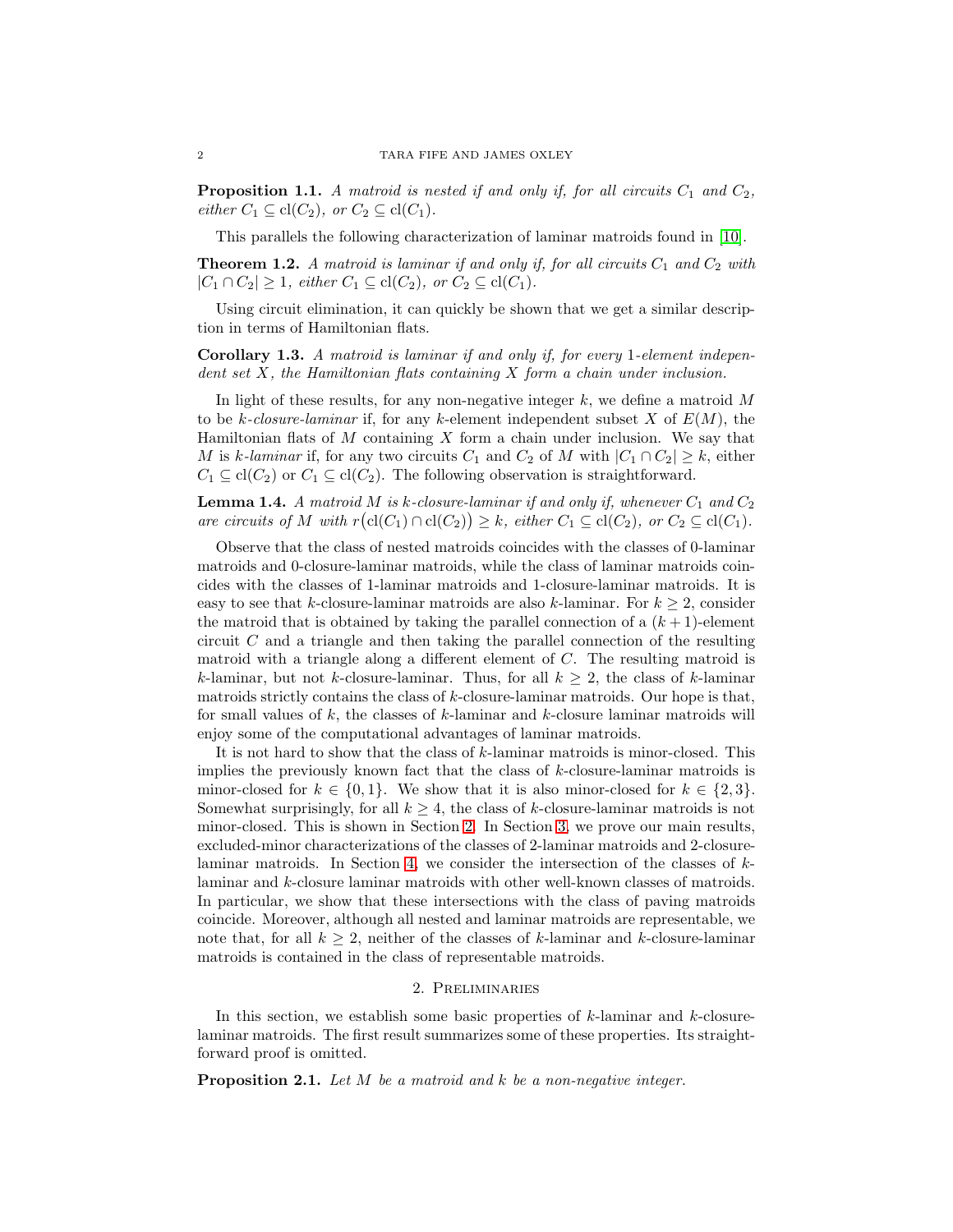- (i) If M is k-closure-laminar, then M is k-laminar.
- (ii) If M is k-closure-laminar, then M is  $(k + 1)$ -closure-laminar.
- (iii) If M is k-laminar, then M is  $(k + 1)$ -laminar.
- (iv) M is k-closure-laminar if and only if, whenever  $C_1$  and  $C_2$  are non-spanning circuits of M with  $r(\text{cl}(C_1) \cap \text{cl}(C_2)) \geq k$ , either  $C_1 \subseteq \text{cl}(C_2)$ , or  $C_2 \subseteq$  $\operatorname{cl}(C_1)$ .
- (v) M is k-laminar if and only if, whenever  $C_1$  and  $C_2$  are non-spanning circuits of M with  $|C_1 \cap C_2| \geq k$ , either  $C_1 \subseteq \text{cl}(C_2)$  or  $C_2 \subseteq \text{cl}(C_1)$ .
- (vi) If M has at most one non-spanning circuit, then M is k-laminar and kclosure-laminar.

Clearly, for all  $k$ , the classes of  $k$ -laminar and  $k$ -closure-laminar matroids are closed under deletion. Next, we investigate contractions of members of these classes. We omit the routine proof of the following.

## Lemma 2.2. The class of k-laminar matroids is minor-closed.

As we will see, the class of k-closure-laminar matroids is not closed under contraction when  $k \geq 4$ . The next lemma will be useful in proving that the classes of 2-closure-laminar and 3-closure-laminar matroids are minor-closed.

<span id="page-3-0"></span>**Lemma 2.3.** Let C be a circuit of a k-laminar matroid M such that  $|C| > 2k - 1$ . If  $e \in E(M) - \text{cl}(C)$  and  $r(\text{cl}(C \cup e) - \text{cl}(C)) \geq 2$ , then  $\text{cl}(C \cup e)$  is a Hamiltonian flat of M.

*Proof.* Take an element f of  $cl(C \cup e) - (cl(C) \cup cl({e})$ . Then M has a circuit D such that  $\{e, f\} \subseteq D \subseteq C \cup \{e, f\}$ . As  $f \notin cl(\{e\})$ , we may choose an element d in D-{e, f}. By circuit elimination, M has a circuit D' such that  $f \in D' \subseteq (C \cup D) - d$ . Then  $e \in D'$  as  $f \notin cl(C)$ . Applying circuit elimination again gives a circuit C' contained in  $(D \cup D') - e$ . As  $f \notin cl(C)$ , it follows that  $C' = C$ . Hence  $D' \supseteq C - D$ . As  $|C| \geq 2k - 1$ , either  $|D \cap C|$  or  $|D' \cap C|$  is at least k. Since neither D nor D' is contained in  $\text{cl}(C)$ , it follows that C is contained in  $\text{cl}(D)$  or  $\text{cl}(D')$ . Thus D or D' is a spanning circuit of  $cl(C \cup e)$ , so this flat is Hamiltonian.

Theorem 2.4. The classes of 2-closure-laminar and 3-closure-laminar matroids are minor-closed.

*Proof.* For some k in  $\{2,3\}$ , let e be an element of a k-closure-laminar matroid M, and let  $C_1$  and  $C_2$  be distinct circuits in  $M/e$  with  $r_{M/e}(\text{Cl}_M/e(\text{Cl}) \cap \text{cl}_{M/e}(\text{C}_2)) \geq k$ . We aim to show that  $cl_{M/e}(C_1) \subseteq cl_{M/e}(C_2)$  or  $cl_{M/e}(C_2) \subseteq cl_{M/e}(C_1)$ . This is certainly true if  $r_M(C_1) = k$  or  $r_M(C_2) = k$ , so assume each of  $|C_1|$  and  $|C_2|$  is at least  $k + 2$ . As  $k \in \{2, 3\}$ , it follows that  $|C_i| \geq 2k - 1$  for each i.

<span id="page-3-1"></span>**2.4.1.** For each i in  $\{1,2\}$ , there is a circuit D<sub>i</sub> of M such that  $cl_M(C_i \cup e)$  –  $cl({e}) = cl<sub>M</sub>(D<sub>i</sub>) - cl({e}).$ 

To see this, first note that  $C_i$  or  $C_i \cup e$  is a circuit of M. In the latter case, we take  $D_i = C_i \cup e$ . In the former case, by Lemma [2.3,](#page-3-0) the result is immediate unless  $\text{cl}(C_i \cup e) = \text{cl}(C_i) \cup \text{cl}(\{e\}),$  in which case we can take  $D_i = C_i$ . Thus [2.4.1](#page-3-1) holds.

Now  $r((\text{cl}_M(C_1 \cup e) \cap \text{cl}_M(C_2 \cup e))) \geq k + 1$  as  $r(\text{cl}_{M/e}(C_1) \cap \text{cl}_{M/e}(C_2)) \geq k$ . Hence, by [2.4.1,](#page-3-1)  $r(cl_M(D_1) \cap cl_M(D_2)) \geq k$ . Thus, for some  $\{i, j\} = \{1, 2\}$ , we see that  $\text{cl}_M(D_i) \subseteq \text{cl}_M(D_j)$ . Hence  $\text{cl}_M(C_i \cup e) - \text{cl}_M(\{e\}) \subseteq \text{cl}_M(C_j \cup e) - \text{cl}_M(\{e\}),$ so  $\text{cl}_{M/e}(C_i) - \text{cl}_M(\{e\}) \subseteq \text{cl}_{M/e}(C_j) - \text{cl}_M(\{e\})$ . As each element of  $\text{cl}_M(\{e\}) - e$  is a loop in  $M/e$ , we deduce that  $cl_{M/e}(C_i) \subseteq cl_{M/e}(C_j)$ . Thus the theorem holds.  $\Box$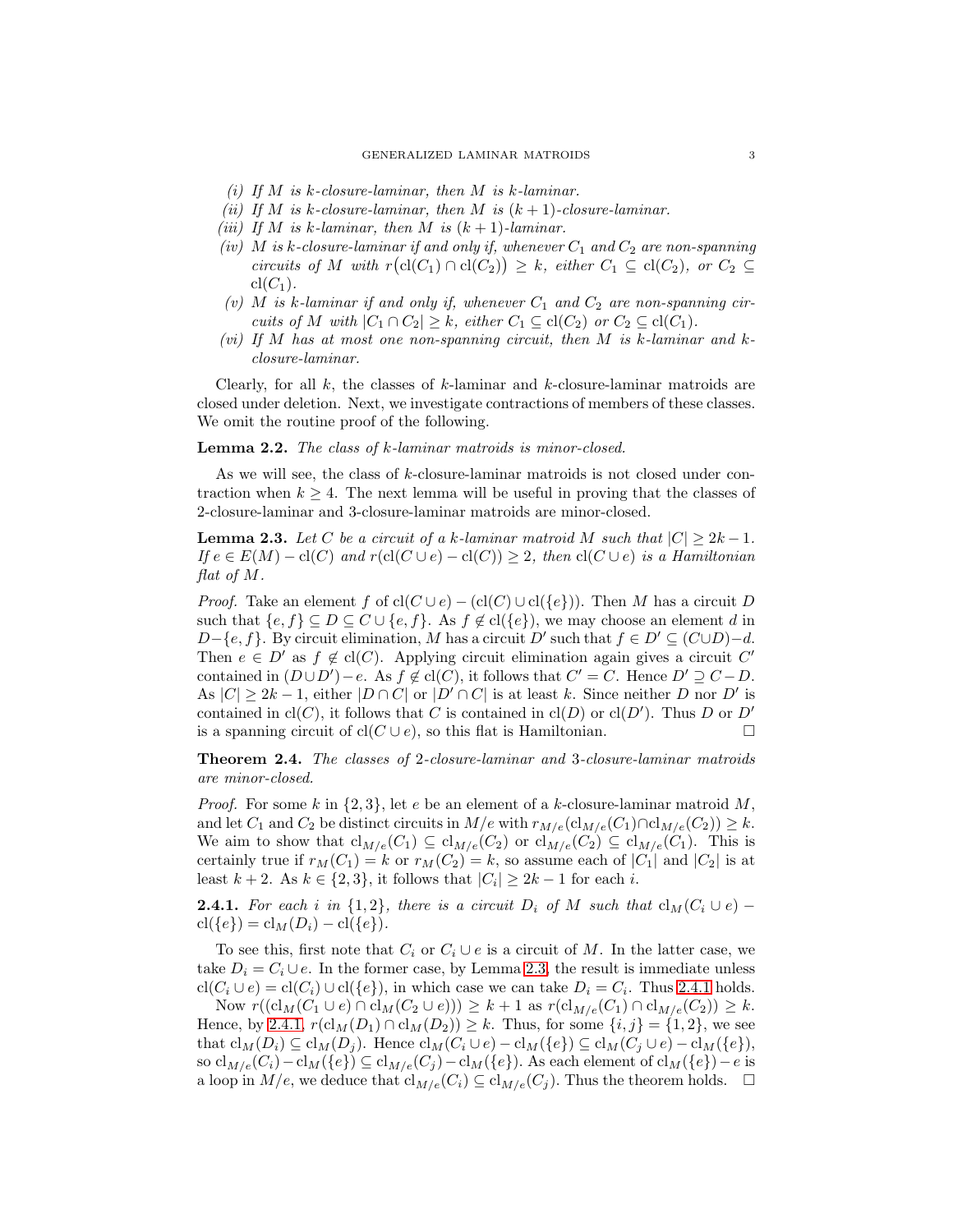<span id="page-4-0"></span>**Theorem 2.5.** For all  $k \geq 4$ , the class of k-closure-laminar matroids is not minorclosed.

The proof of this theorem will use Bonin and de Mier's characterization of matroids in terms of their collections of cyclic flats [\[3,](#page-12-18) Theorem 3.2].

**Theorem 2.6.** Let  $\mathcal{Z}$  be a collection of subsets of a set E and let r be an integervalued function on  $\mathfrak{L}$ . There is a matroid for which  $\mathfrak{L}$  is the collection of cyclic flats and r is the rank function restricted to the sets in  $\mathfrak{Z}$  if and only if

 $(Z0)$   $\mathcal Z$  is a lattice under inclusion;  $(Z1)$   $r(0_z) = 0;$ (Z2)  $0 < r(Y) - r(X) < |Y - X|$  for all sets X, Y in Z with  $X \subsetneq Y$ ; and (Z3) for all sets  $X, Y$  in  $Z$ ,

$$
r(X) + r(Y) \ge r(X \vee Y) + r(X \wedge Y) + |(X \cap Y) - (X \wedge Y)|.
$$

Proof of Theorem [2.5.](#page-4-0) Let  $A = \{a_1, a_2, \ldots, a_{k-1}\}, B = \{b_1, b_2, \ldots, b_{k-1}\}, C =$  ${c_1, c_2, \ldots, c_{k-1}}, D = {e, a_1, b_1, c_1}, C_a = A \cup C$ , and  $C_b = B \cup C$ . Let  $E =$  $A \cup B \cup C \cup D$  and let Z be the following collection of subsets of E having the specified ranks.

| Rank $t$ | Members of $\mathfrak X$ of rank $t$        |
|----------|---------------------------------------------|
|          |                                             |
|          | $C\Delta D$ , $A\Delta D$ , and $B\Delta D$ |
| $2k-3$   | $C_a$ and $C_b$                             |
| $2k-2$   | $C_a \cup D$ and $C_b \cup D$               |
| $2k-1$   |                                             |

We will show that  $\mathcal Z$  is the collection of cyclic flats of a matroid M on E. We then show that M is k-closure-laminar but that  $M/e$  is not.

We note that  $C\Delta D$ ,  $A\Delta D$ ,  $B\Delta D$ ,  $C_a$ , and  $C_b$  form an antichain, that  $C_a \cup D$ contains  $C\Delta D$ ,  $A\Delta D$ , and  $C_a$ , but not  $B\Delta D$  or  $C_b$ , and that  $C_b\cup D$  contains  $C\Delta D$ ,  $B\Delta D$ , and  $C_b$ , but not  $A\Delta D$  or  $C_a$ . This gives us that  $\mathcal Z$  is a lattice obeying (Z1) and which we can quickly check obeys (Z2). There are fifteen incomparable pairs of members of  $\mathcal{Z}$ , seven of which satisfy  $r(X) + r(Y) = r(X \vee Y) + r(X \wedge Y)$  $(Y) + |(X \cap Y) - (X \wedge Y)|$ . For the remaining eight, the inequality  $r(X) + r(Y) \geq$  $r(X \vee Y) + r(X \wedge Y) + |(X \cap Y) - (X \wedge Y)|$  reduces to the inequality  $k \geq 4$ . Hence  $\mathcal Z$  obeys (Z3) for all  $k > 4$ , so M is a matroid. As noted in [\[3\]](#page-12-18), its circuits are the minimal subsets  $S$  of  $E$  such that  $\mathcal Z$  contains an element  $Z$  containing  $S$  with  $|S| = r(Z) + 1.$ 

To show that M is k-closure-laminar, we note that  $C_a \cup D$  is non-Hamiltonian for  $2 = |C_a \cup D| - r(C_a \cup D)$ , yet there is no element of  $C_a \cup D$  that is in all three non-spanning circuits of  $M|(C_a \cup D)$ . By symmetry,  $C_b \cup D$  is non-Hamiltonian. All of the other cyclic flats of M are Hamiltonian. This gives us ten pairs  $(X, Y)$  of incomparable Hamiltonian flats for which to check that  $r(X \cap Y) \leq k-1$ . For all such pairs either  $|X \cap Y| = 2$  or  $|X \cap Y| = k - 1$ , so M is indeed k-closure-laminar. To see that  $M/e$  is not k-closure-laminar, we note that  $cl_{M/e}(C_a) = C_a \cup b_1$  and  $\text{cl}_{M/e}(C_b) = C_b \cup a_1$ . Then  $\text{cl}_{M/e}(C_a) \cap \text{cl}_{M/e}(C_b) = C \cup \{a_1, b_1\}$ , which has rank k in  $M/e$  as  $(C\Delta D) - e$  is the only circuit of  $M/e$  contained in it. Therefore  $M/e$  is not k-closure-laminar as neither  $\text{cl}_{M/e}(C_a)$  nor  $\text{cl}_{M/e}(C_b)$  is contained in the other.  $\Box$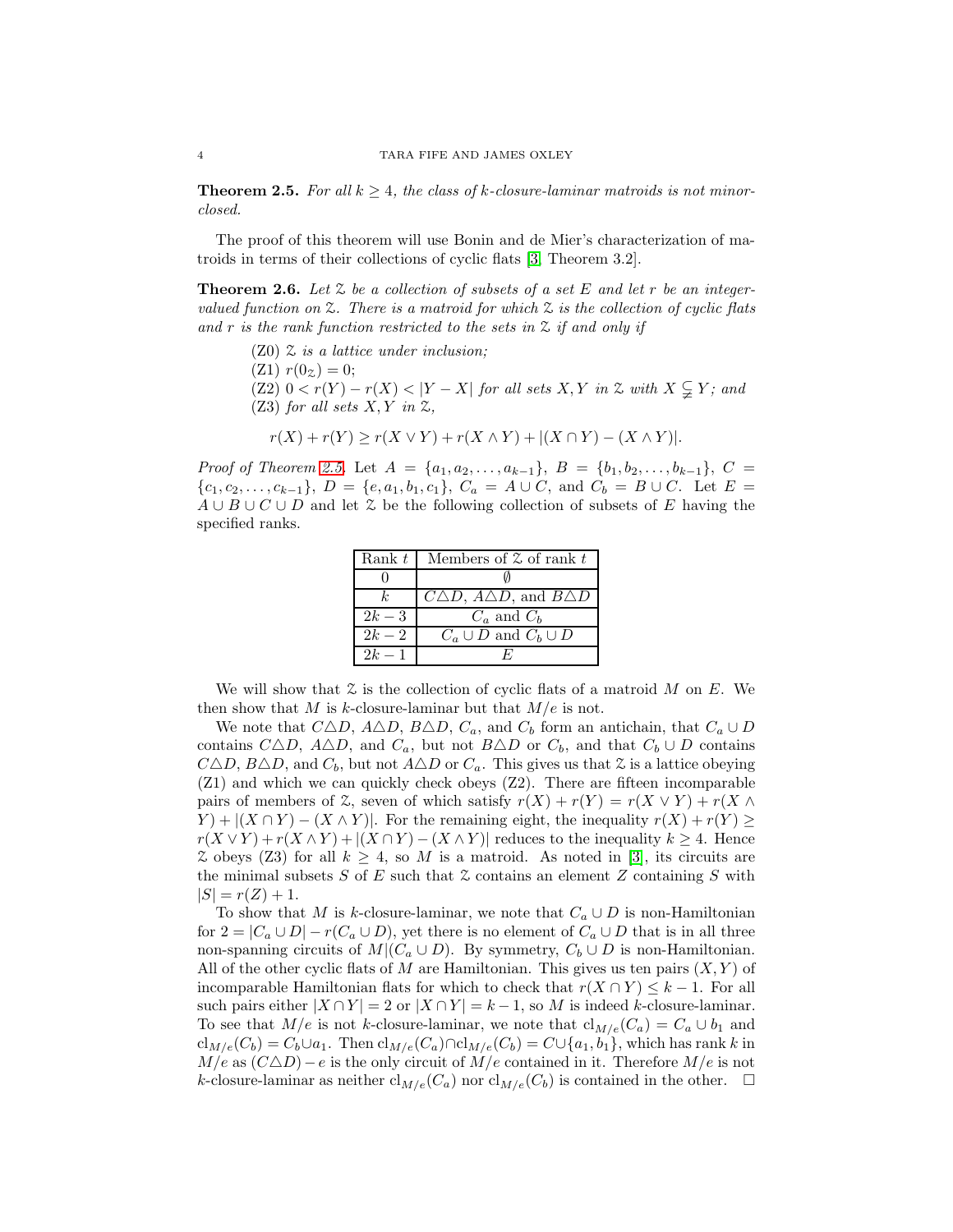#### 3. Excluded Minors

<span id="page-5-0"></span>We now note some excluded minors for the classes of  $k$ -laminar and  $k$ -closurelaminar matroids. For  $n \geq k+2$ , let  $M_n(k)$  be the truncation to rank n of the cycle matroid of the graph consisting of two vertices that are joined by three internally disjoint paths P,  $X_1$ , and  $X_2$  of lengths k,  $n - k$ , and  $n - k$ , respectively. In particular,  $M_4(2) \cong M(K_{2,3})$ . Observe that, when  $k = 0$ , the path P has length 0 so its endpoints are equal. Thus  $M_n(0)$  is the truncation to rank n of the direct sum of two *n*-circuits. Let  $M^-(K_{2,3})$  be the unique matroid that is obtained by relaxing a circuit-hyperplane of  $M(K_{2,3})$ . For  $n \geq k+3 \geq 5$ , let  $N_n(k)$  be the truncation to rank  $n$  of the graphic matroid that is obtained by attaching two  $(n - k)$ -circuits to distinct elements of a  $(k + 2)$ -circuit via parallel connection. For  $n \geq k+2 \geq 4$ , let  $P_n(k)$  be the truncation to rank n of the graphic matroid that is obtained by attaching two  $(n - k + 1)$ -circuits to distinct elements of a  $(k + 1)$ -circuit via parallel connection. Thus  $P_n(k)$  is a single-element contraction of  $N_{n+1}(k)$ . Moreover,  $P_4(2)$  is isomorphic to the matroid that is obtained by deleting a rim element from a rank-4 wheel.

<span id="page-5-2"></span>**Lemma 3.1.** For all  $n \geq 4$ , the matroid  $M_n(k)$  is an excluded minor for the classes of k-laminar matroids and k-closure-laminar matroids.

*Proof.* We may assume that  $k \geq 2$ , as the lemma holds for  $k = 0$  and for  $k = 1$  by results in [\[19\]](#page-12-17) and [\[10\]](#page-12-16). Clearly  $M_n(k)$  is not k-laminar so is not k-closure-laminar. If we delete an element of  $M_n(k)$ , then we get a matroid with at most one nonspanning circuit. By Proposition  $2.1(vi)$ , such a matroid is k-closure-laminar and hence is k-laminar. If we contract an element of P from  $M_n(k)$ , we get a matroid that is  $k$ -closure-laminar since in it the closures of the only two non-spanning circuits meet in  $k-1$  elements. Instead, if we contract an element of  $X_1$  or  $X_2$ , we again get a matroid with exactly one non-spanning circuit. Thus the lemma holds.  $\square$ 

Similar arguments give the following result.

#### <span id="page-5-3"></span>Lemma 3.2.

- (i) The matroid  $M^{-}(K_{2,3})$  is an excluded minor for the classes of 2-laminar and 2-closure-laminar matroids.
- (ii) For all  $n \geq k+3 \geq 5$ , the matroid  $N_n(k)$  is an excluded minor for the class of k-laminar matroids.
- (iii) For all  $n \geq k+2 \geq 4$ , the matroid  $P_n(k)$  is an excluded minor for the class of k-closure-laminar matroids.

The main result of this paper is that we have now identified all of the excluded minors for the classes of 2-laminar and 2-closure-laminar matroids. We will use the following basic results. We omit the elementary proof of the second one.

<span id="page-5-1"></span>**Lemma 3.3.** Let  $C$  be a circuit in a matroid  $M$  and let  $x$  and  $y$  be non-loop elements of  $cl(C) - C$ . Suppose that  $C_x$ ,  $C'_x$ ,  $C_y$ , and  $C'_y$  are circuits such that  $C_x \cup C'_x = C \cup x$  and  $C_y \cup C'_y = C \cup y$ , where  $C_x \cap C'_x = \{x\}$ , and  $C_y \cap C'_y = \{y\}$ , while  $C_x \Delta \{x, y\} = C_y$ . Then x and y are parallel.

*Proof.* Note that the hypotheses imply that  $C_y$ ,  $C'_y$ , and C are the only circuits contained in  $C \cup y$ , as any other such circuit must contain both  $C - C_y$  and  $C - C'_y$ . Clearly  $C_x - x = C_y - y$  and  $C'_x - x = C'_y - y$ . Choose elements e and e' with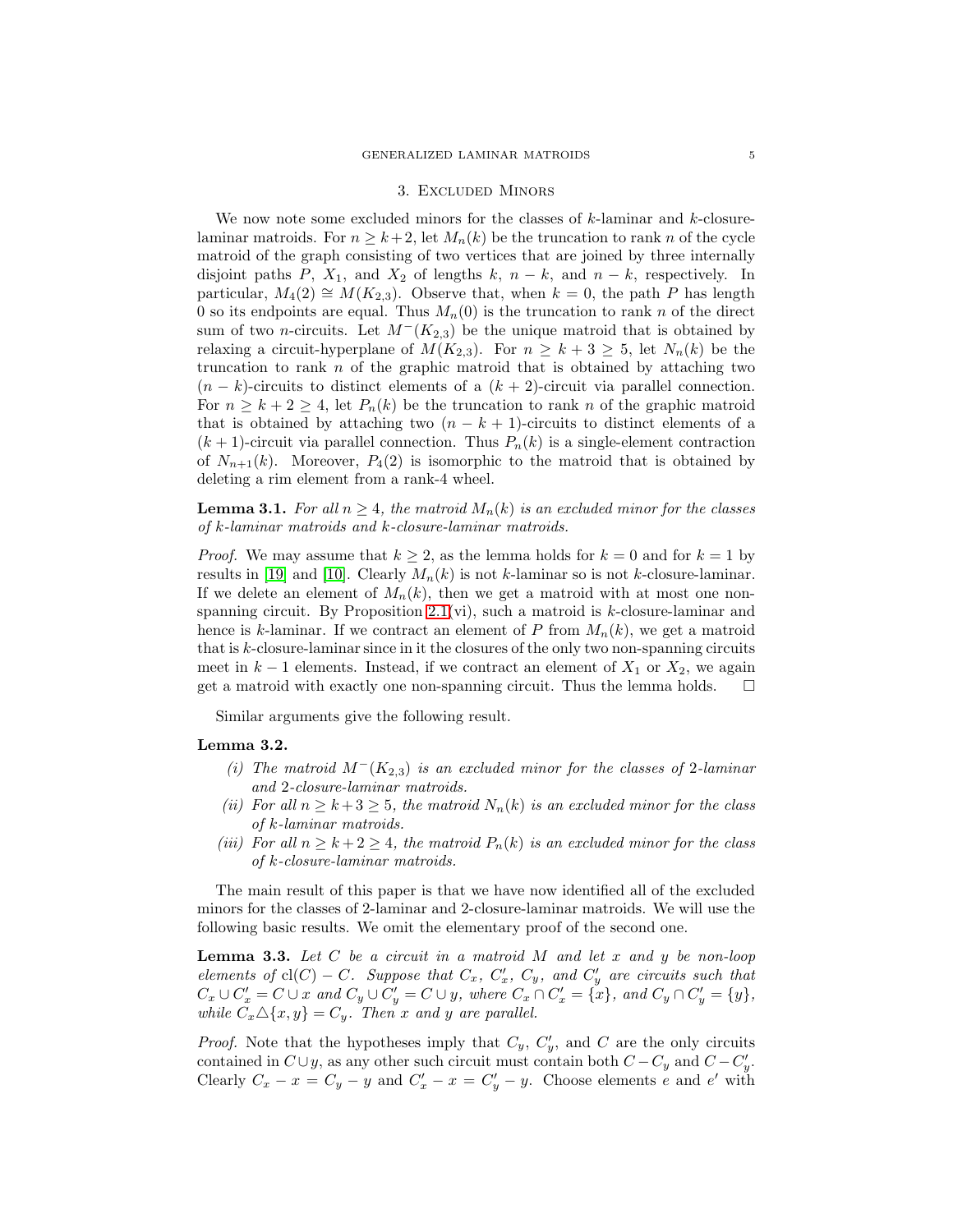$e \in C_x - x$  and  $e' \in C'_x - x$ . We use circuit elimination to get circuits D and D' with  $D \subseteq (C_x \cup C_y) - e$  and  $D' \subseteq (C'_x \cup C'_y) - e'$ . Of necessity,  $\{x, y\}$  is contained in both D and D'. We also note that  $D \cap D'$  is contained in

$$
((C_x \cup C_y) - e) \cap ((C'_x \cup C'_y) - e') = (C_x \triangle \{e, y\}) \cap (C'_x \triangle \{e', y\}) = \{x, y\}.
$$

If  $D \neq D'$ , then elimination gives a circuit  $D'' \subseteq (D \cup D') - \{x\} \subseteq (C \cup y) - \{e, e'\}.$ But then  $D''$  is not equal to C,  $C_y$ , or  $C'_y$ , which are the only circuits contained in  $C \cup y$ . Thus  $D = D' = \{x, y\}.$ 

<span id="page-6-0"></span>**Lemma 3.4.** Let  $C$  and  $D$  be distinct circuits of a matroid  $M$ .

- (i) If  $D \not\subseteq cl(C)$ , then  $|D cl(C)| \geq 2$ .
- (ii) If  $|D C| = 1$  and D' is a circuit contained in  $C \cup D$  other than C or D, then  $D' \supseteq C - D$ .

<span id="page-6-2"></span>**Lemma 3.5.** Let M be an excluded minor for M where M is the class of 2-laminar or 2-closure-laminar matroids. Let  $C_1$  and  $C_2$  be circuits of M neither of which is contained in the closure of the other such that  $|C_1 \cap C_2| \geq 2$  when M is the class of 2-laminar matroids while  $r(cl(C_1) \cap cl(C_2)) \geq 2$  otherwise. Then

- (i)  $E(M) = cl(C_1) \cup cl(C_2);$
- (ii) M has  $cl(C_1)$  and  $cl(C_2)$  as hyperplanes so  $|C_1| = |C_2|$ ; and
- (iii) if C is a circuit of M that meets both  $C_1 \text{cl}(C_2)$  and  $C_2 \text{cl}(C_1)$ , then either C is spanning, or C contains  $C_1 \triangle C_2$ .

*Proof.* If  $f \in E(M) - (cl(C_1) \cup cl(C_2))$ , then  $C_i \subseteq cl_{M \setminus f}(C_j)$  for some  $\{i, j\} = \{1, 2\}$ . Thus  $C_i \subseteq cl_M(C_i)$ ; a contradiction. Hence (i) holds. Certainly  $C_2-cl(C_1)$  contains an element e. As  $e \notin \text{cl}(C_1)$ , if  $\{x, y\}$  is an independent subset of  $\text{cl}(C_1) \cap \text{cl}(C_2)$ , then  $\{x, y\}$  is independent in  $M/e$ . It follows without difficulty that  $M/e \in \mathcal{M}$  so either  $cl_{M/e}(C_2 - e) \supseteq C_1$  or  $cl_{M/e}(C_1) \supseteq C_2 - e$ . The former yields a contradiction. Hence  $\text{cl}_M(C_1 \cup e) \supseteq C_2$ , so  $\text{cl}_M(C_1 \cup e) = E(M)$ . Thus  $\text{cl}(C_1)$  is a hyperplane of M. By symmetry, so is  $cl(C_2)$ . Hence  $|C_1| = |C_2|$ , so (ii) holds.

Now let C be a circuit of M that meets both  $C_1 - \text{cl}(C_2)$  and  $C_2 - \text{cl}(C_1)$ . As  $C - cl(C_2)$  is non-empty,  $|C - cl(C_2)| \geq 2$ , so  $|C \cap C_1| \geq 2$ . Suppose C is non-spanning. As  $cl(C_1)$  is a hyperplane and C meets  $C_2 - cl(C_1)$ , it follows that  $\text{cl}(C_1) \not\supseteq \text{cl}(C)$  and  $\text{cl}(C) \not\supseteq \text{cl}(C_1)$ . Since  $|C \cap C_1| \geq 2$ , if  $E(M) - (C \cup C_1)$  contains an element e, then, as  $M\backslash e \in \mathcal{M}$ , we get a contradiction. Therefore  $E(M) = C \cup C_1$ . By symmetry,  $E(M) = C \cup C_2$ . Thus C contains  $C_1 \triangle C_2$ , so (iii) holds.

<span id="page-6-3"></span>Theorem 3.6. The excluded minors for the class of 2-laminar matroids are  $M^-(K_{2,3})$ ,  $M_n(2)$  for all  $n \geq 4$ , and  $N_n(2)$  for all  $n \geq 5$ .

*Proof.* Suppose that  $M$  is an excluded minor for the class of 2-laminar matroids. Then M has circuits  $C_1$  and  $C_2$  with  $|C_1 \cap C_2| \geq 2$  such that neither  $C_1$  nor  $C_2$  is contained in the closure of the other. Moreover,  $E(M) = C_1 \cup C_2$  and  $|C_1 \cap C_2| = 2$ , otherwise we could delete an element of  $E(M) = C_1 \cup C_2$  or contract an element of  $C_1 \cap C_2$  and still get a non-2-laminar matroid. Let  $\{a, b\} = C_1 \cap C_2$ . Next we show the following.

<span id="page-6-1"></span>**3.6.1.** If  $g \in \text{cl}(C_1) - C_1$ , then there are circuits G and G' that meet in  $\{g\}$  such that  $G \cup G' = C_1 \cup g$  and  $\{a, b\} \subseteq G \subseteq cl(C_2)$ . Furthermore, G, G', and  $C_1$  are the only circuits contained in  $C_1 \cup g$  so  $cl(G) - C_2 = G - C_2$ .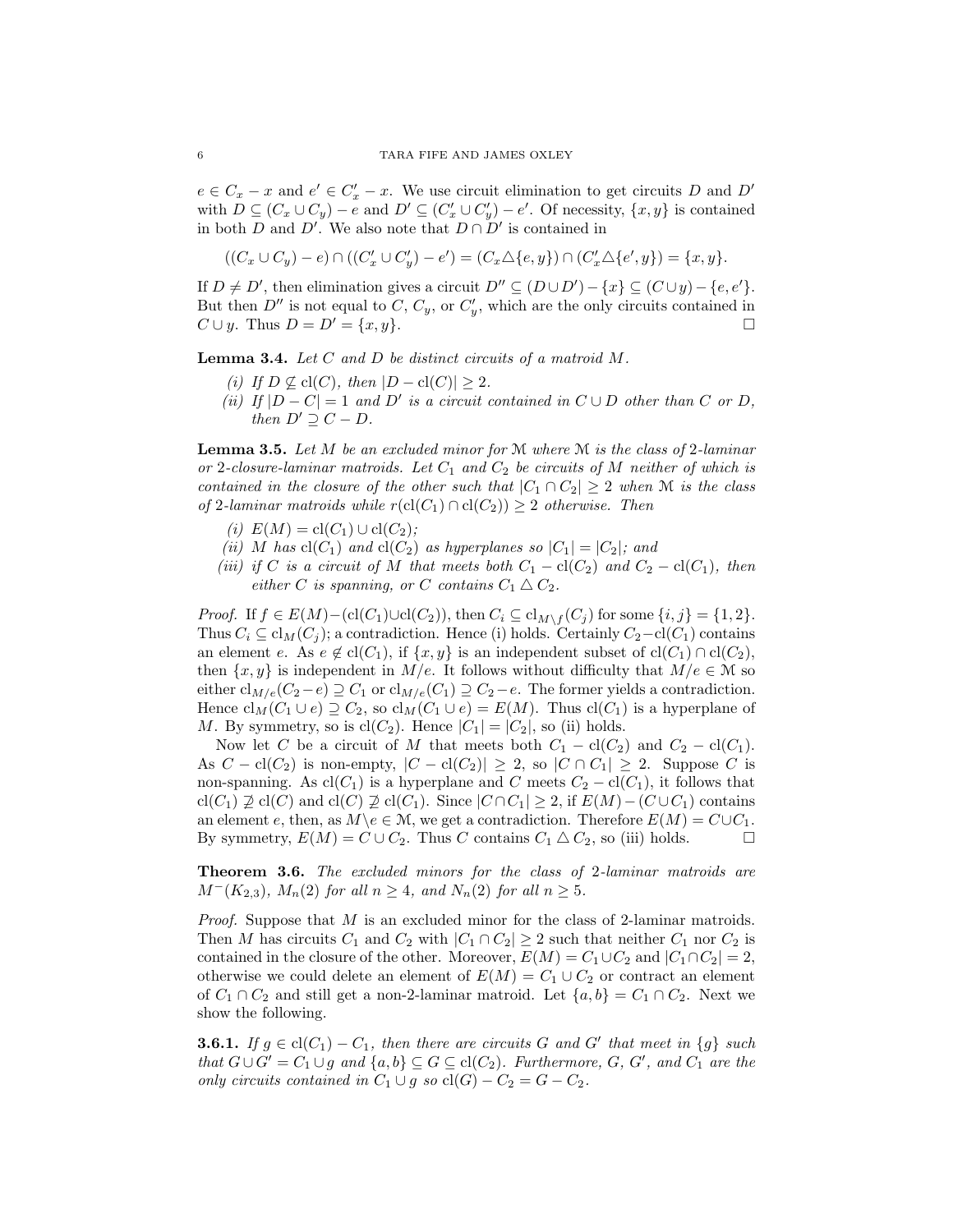As  $g \in \text{cl}(C_1)-C_1$ , there are circuits G and G' with  $g \in G \cap G'$  and  $G \cup G' = C_1 \cup g$ . As  $E(M) = C_1 \cup C_2$ , we see that  $g \in C_2 - C_1$ . Since  $C_2 \not\subseteq cl(C_1)$ , there is an element e in  $C_2 - \text{cl}(C_1)$ . Then  $M \setminus e$  is 2-laminar. Suppose that both G and G' meet  $\{a, b\}$ . Then  $|G \cap C_2| \geq 2$  and  $|G' \cap C_2| \geq 2$ . Thus either  $cl(C_2)$  contains both G and G', or  $C_2$  is contained in  $cl(G)$  or  $cl(G')$ . In the former case,  $C_1 \subseteq cl(C_2)$ , while, in the latter case,  $C_2 \subseteq \text{cl}(C_1)$ . We deduce that we may assume that  $\{a, b\} \subseteq G$ and neither a nor b is in G'. Now  $C_2 \cap G = \{a, b, g\}$ . Then deleting an element of  $C_1 - G$  shows that one of G and  $C_2$  is contained in the closure of the other. As  $C_2 \nsubseteq cl(G)$ , it follows that  $G \subseteq cl(C_2)$ .

Since  $C_1 \not\subseteq cl(C_2)$ , we have at least two elements of  $C_1$  that are not in  $cl(C_2)$ so  $G' - G$  has at least two elements. Thus  $\text{cl}(G) \not\supseteq G'$ . By Lemma [3.4\(](#page-6-0)ii), as  $G'$ avoids  $\{a, b\}$ , it follows that  $a \notin \text{cl}(G')$ . Hence  $G \nsubseteq \text{cl}(G')$ . Since  $e \in C_2 - \text{cl}(C_1)$ and  $M\$ e is 2-laminar, we deduce that  $G \cap G' = \{g\}$ , and [3.6.1](#page-6-1) holds.

As there are at least two elements in each of  $C_2-\text{cl}(C_1)$ ,  $C_1-\text{cl}(C_2)$ , and  $C_1\cap C_2$ , it follows that  $r(M) \geq 4$ . Next we show

<span id="page-7-0"></span>**3.6.2.** 
$$
|cl(C_1) - C_1| = |cl(C_2) - C_2| \leq 1.
$$

Suppose that  $cl(C_1) - C_1 = \{g_1, g_2, \ldots, g_t\}$ . For each i in  $\{1, 2, \ldots, t\}$ , let  $G_i$  and  $G'_i$  be the associated circuits given by [3.6.1](#page-6-1) whose union is  $C_1 \cup g_i$  where  $\{a, b, g_i\} \subseteq$  $G_i$  and  $G'_i = C_1 \triangle G_i$ . As  $G_i$  and  $G_j$  meet in at least two elements for distinct i and j in  $\{1, 2, \ldots, t\}$ , the closures of  $G_1, G_2, \ldots, G_t$  form a chain under inclusion. Say  $cl(G_1) \supseteq cl(G_2) \supseteq \cdots \supseteq cl(G_t)$ . Since  $cl(G_i) - C_2 = G_i - C_2$ , it follows that  $G_1 - C_2 \supseteq G_2 - C_2 \supseteq \cdots \supseteq G_t - C_2$ . Now let  $\{f_1, f_2, \ldots, f_s\} = \text{cl}(C_2) - C_2$ . For each  $f_i$ , there are circuits  $F_i$  and  $F'_i$  whose union is  $C_2 \cup f_i$  such that  $\{a, b\} \subseteq F_i$ and  $F'_i = C_2 \triangle F_i$ . Moreover, we may assume that  $\text{cl}(F_1) \supseteq \text{cl}(F_i)$  for all i.

By [3.6.1,](#page-6-1) for all  $i$ ,

$$
F_i - \{a, b, f_i\} \subseteq \text{cl}(C_1) - C_1 = \{g_1, g_2, \dots, g_t\} \subseteq \text{cl}(G_1).
$$

Thus  $F_i - f_i \subseteq \text{cl}(G_1)$  so  $f_i \in \text{cl}(G_1)$ . Hence, by [3.6.1,](#page-6-1)  $f_i \in G_1$ . Moreover, as  $F_i \subseteq \{f_i, a, b, g_1, g_2, \ldots, g_t\}$  and  $\{a, b, g_1, g_2, \ldots, g_t\} \subseteq \text{cl}(G_1)$ , we see that  $\text{cl}(F_i) \subseteq$ cl(G<sub>1</sub>). Since  $\{f_1, f_2, \ldots, f_s\} \subseteq G_1$ , we deduce that  $G_1 = \{g_1, a, b, f_1, f_2, \ldots, f_s\}.$ As  $\text{cl}(F_1) \subseteq \text{cl}(G_1)$ , it follows by symmetry that  $\text{cl}(F_1) = \text{cl}(G_1)$ . Moreover, symmetry also gives that  $F_1 = \{g_1, a, b, f_1, f_2, \ldots, f_s\}$ . Since  $G_1$  and  $F_1$  are both circuits spanning the same set, they have the same cardinality, so  $t = s$ ; that is,

$$
|cl(C_1) - C_1| = |cl(C_2) - C_2|.
$$

By Lemma [3.3,](#page-5-1) since  $\{g_1, g_2, \ldots, g_t\}$  is independent, we get that  $G_i - g_i \neq G_j - g_j$ for distinct  $i$  and  $j$ . Thus

$$
t+3=|G_1|>|G_2|>\cdots>|G_l|\geq 4
$$

where the last inequality follows because  $G_l$  is not a proper subset of  $C_2$ .

Now suppose that  $|G_2| = |G_1| - 1$  where  $(G_1 - g_1) - (G_2 - g_2) = \{f_i\}$ . Choose  $e \in C_1 - \text{cl}(C_2)$ . As  $f_i \in G'_2 - G'_1$ , strong circuit elimination on  $G'_1$  and  $G'_2$ , both of which contain  $e$ , yields a circuit  $D$  containing  $f_i$  and avoiding  $e$ . Since D avoids  $\{a, b\}$ , it follows that  $\{g_1, g_2\} \subseteq D$ . As  $e \notin C_2 \cup D$ , we deduce that  $D \subseteq cl(C_2)$ , otherwise we obtain the contradiction that  $C_2 \subseteq cl(D) \subseteq cl(C_1)$ . But  $(G'_2-g_2)-(G'_1-g_1)=\{f_i\}$ , so  $D\subseteq G'_2\cup g_1$ , and  $(G'_2\cup g_1)\cap cl(C_2)=\{f_i,g_1,g_2\}$ . As  $D \subseteq cl(C_2)$ , it follows that  $D \subseteq \{f_i, g_1, g_2\}$ . This is a contradiction to [3.6.1](#page-6-1) because  $D \notin \{F_i, F'_i\}$ . We deduce that  $|G_2| \leq |G_1| - 2$ . Thus  $|G_2| \leq t + 3 - 2 = t + 1$ . Hence  $|G_t| \leq 3$ ; a contradiction. We conclude that [3.6.2](#page-7-0) holds.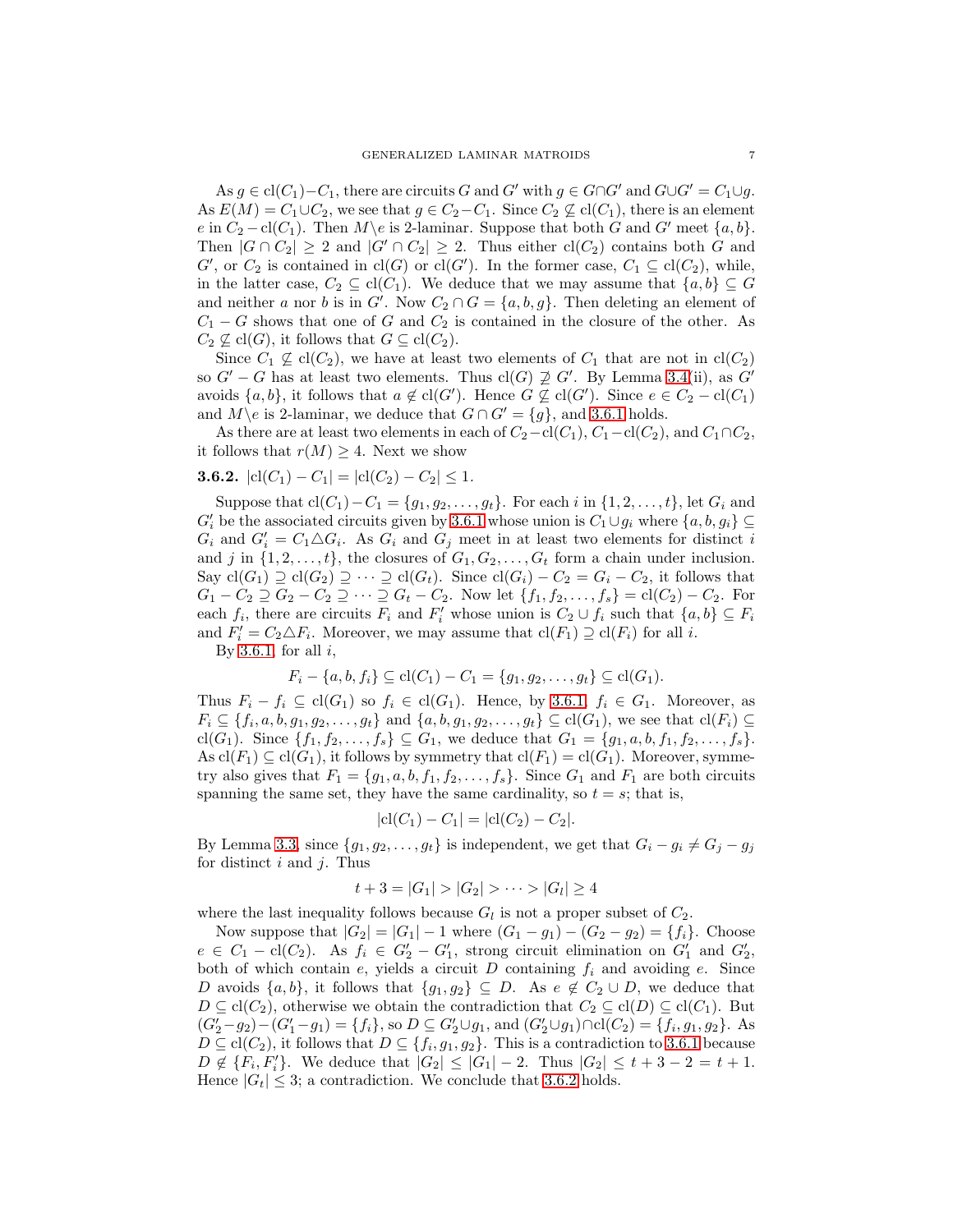By Lemma [3.5,](#page-6-2)  $cl(C_1)$  and  $cl(C_2)$  are hyperplanes of M, so  $|C_1| = |C_2|$ . Suppose that  $|cl(C_1) - C_1| = 0$ . Then, by [3.6.2,](#page-7-0)  $|cl(C_2) - C_2| = 0$ . Thus every circuit of M other than  $C_1$  or  $C_2$  must meet both  $C_1 - C_2$  and  $C_2 - C_1$ . Assume M has such a circuit C that is non-spanning. Then, by Lemma [3.5\(](#page-6-2)iii),  $C_1 \triangle C_2 \subseteq C$ . As  $|C_1 \cap C_2| = 2$  but C is non-spanning, it follows that  $C = C_1 \triangle C_2$ . Thus  $r(C) = r(M) - 1$ , so  $r(M) - 1 = |C_1| + |C_2| - 5$ . But  $r(M) - 1 = r(C_1) = |C_1| - 1$ . Hence  $|C_2| = 4$  and, by symmetry,  $|C_1| = 4$ . It follows easily that  $M \cong M(K_{2,3}) \cong$  $M_4(2)$ . Now suppose that every circuit other than  $C_1$  or  $C_2$  is spanning. Then, letting  $|C_1| = n$ , we see that  $|C_2| = n$  and  $r(M) = r(C_1) + 1 = n$ . It follows that  $M \cong M(K_{2,3}^-)$  when  $n = 4$ , while  $M \cong M_n(2)$  when  $n \geq 5$ .

By [3.6.2,](#page-7-0) we may now suppose that  $cl(C_1) - C_1 = \{g\}$ . Then  $cl(C_2) - C_2 = \{f\}$ , say. By [3.6.1,](#page-6-1)  $\{a, b, g, f\}$  is a circuit of M as are both  $G' = (C_1 - \{a, b, f\}) \cup \{g\}$  and  $F' = (C_2 - \{a, b, g\}) \cup \{f\}$ . All circuits of M other than  $C_1, C_2, \{a, b, g, f\}$ ,  $G'$ , and F' must meet both  $C_1 - \text{cl}(C_2)$  and  $C_2 - \text{cl}(C_1)$ . Hence, by Lemma [3.5\(](#page-6-2)iii), every such circuit is spanning as  $C_1 \triangle C_2$  properly contains  $G'$ . Again letting  $|C_1| = n$ , we see that  $|C_2| = n$  and  $r(M) = n$ . Thus  $M \cong N_n(2)$  for some  $n \geq 5$ .

<span id="page-8-3"></span>Theorem 3.7. The excluded minors for the class of 2-closure-laminar matroids are  $M^{-}(K_{2,3}), M_{n}(2)$  for all  $n \geq 4$ , and  $P_{n}(2)$  for all  $n \geq 5$ .

Proof. Let M be an excluded minor for the class of 2-closure-laminar matroids. Clearly M is simple. Now M has two circuits  $C_1$  and  $C_2$  with  $r(\text{cl}(C_1) \cap \text{cl}(C_2)) \geq$ 2 such that neither is a subset of the closure of the other. By Lemma [3.5\(](#page-6-2)i),  $E(M) = cl(C_1) \cup cl(C_2)$ . Moreover,  $|C_1 \cap C_2| \leq 2$ , otherwise we could contract an element of  $C_1 \cap C_2$  and still have a matroid that is not 2-closure-laminar. Next we observe that

<span id="page-8-2"></span>**3.7.1.** 
$$
(\text{cl}(C_1) \cup \text{cl}(C_2)) - (C_1 \cup C_2) \subseteq \text{cl}(C_1) \cap \text{cl}(C_2).
$$

Assume the contrary. If  $e \in \text{cl}(C_1) - (\text{cl}(C_2) \cup C_1)$ , then, as  $M \geq$  is 2-closurelaminar,  $\text{cl}(C_1) - e \subseteq \text{cl}(C_2)$ , so  $\text{cl}(C_1) \subseteq \text{cl}(C_2)$ ; a contradiction.

We break the rest of the proof into three cases based on the size of  $C_1 \cap C_2$ .

# <span id="page-8-0"></span>**3.7.2.**  $C_1 \cap C_2 \neq \emptyset$ .

Assume the contrary. Let  $\{x, y\}$  be a subset of  $cl(C_1) \cap cl(C_2)$ . To show [3.7.2,](#page-8-0) we first establish that

# <span id="page-8-1"></span>3.7.3.  $\{x, y\} \nsubseteq C_2$ .

Suppose  $\{x, y\} \subseteq C_2$ . As  $M | (C_1 \cup \{x, y\})$  is connected, there is a circuit  $D_1$ with  $\{x, y\} \subseteq D_1 \subseteq C_1 \cup \{x, y\}$ . Then, for c in  $C_1 - D_1$ , the matroid  $M \backslash c$  is 2-closure-laminar. Now  $C_2 \not\subseteq \text{cl}(D_1)$  since  $\text{cl}(D_1) \subseteq \text{cl}(C_1)$ . Thus  $D_1 \subseteq \text{cl}(C_2)$ , so  $C_1 \cap \text{cl}(C_2)$  is non-empty. Choose an element z in  $C_1 \cap \text{cl}(C_2)$ . Now M has circuits  $C_x$  and  $C'_x$ , with  $x \in C_x \cap C'_x$ , and  $C_x \cup C'_x = C_1 \cup x$ . It also has circuits  $C_y$ , and  $C'_y$  with  $y \in C_y \cap C'_y$  and  $C_y \cup C'_y = C_1 \cup y$ . We may assume that  $z \in C_x \cap C_y$ . Then  $\{x, z\} \subseteq \text{cl}(C_x) \cap \text{cl}(C_2)$ . As  $C_1 - (C_x \cup C_2)$  is non-empty, this implies that  $C_x \subseteq \text{cl}(C_2)$  since  $C_2 \nsubseteq \text{cl}(C_x)$  because  $\text{cl}(C_x) \subseteq \text{cl}(C_1)$ . Similarly,  $C_y \subseteq \text{cl}(C_2)$ .

Suppose  $(C_x - x) \cap (C'_x - x)$  is non-empty and choose e in  $C_x \cap C'_x$ . Then, as  $\{e, x\} \subseteq C_x \cap C'_x$  and  $y \notin C_x \cup C'_x$ , either  $C_x \subseteq \text{cl}(C'_x)$  or  $C'_x \subseteq \text{cl}(C_x)$ . In the latter case,  $C'_x \subseteq \text{cl}(C_x) \subseteq \text{cl}(C_2)$ , so  $C_1 \subseteq \text{cl}(C_2)$ ; a contradiction. Thus  $C_x \subseteq \text{cl}(C'_x)$ . But then  $C_1$  and  $C'_x$  have the same rank, and hence the same size. Then  $C'_x = C_1 \Delta \{x, c\}$  for some  $c \in C_1$ . Now consider the 2-closure-laminar matroid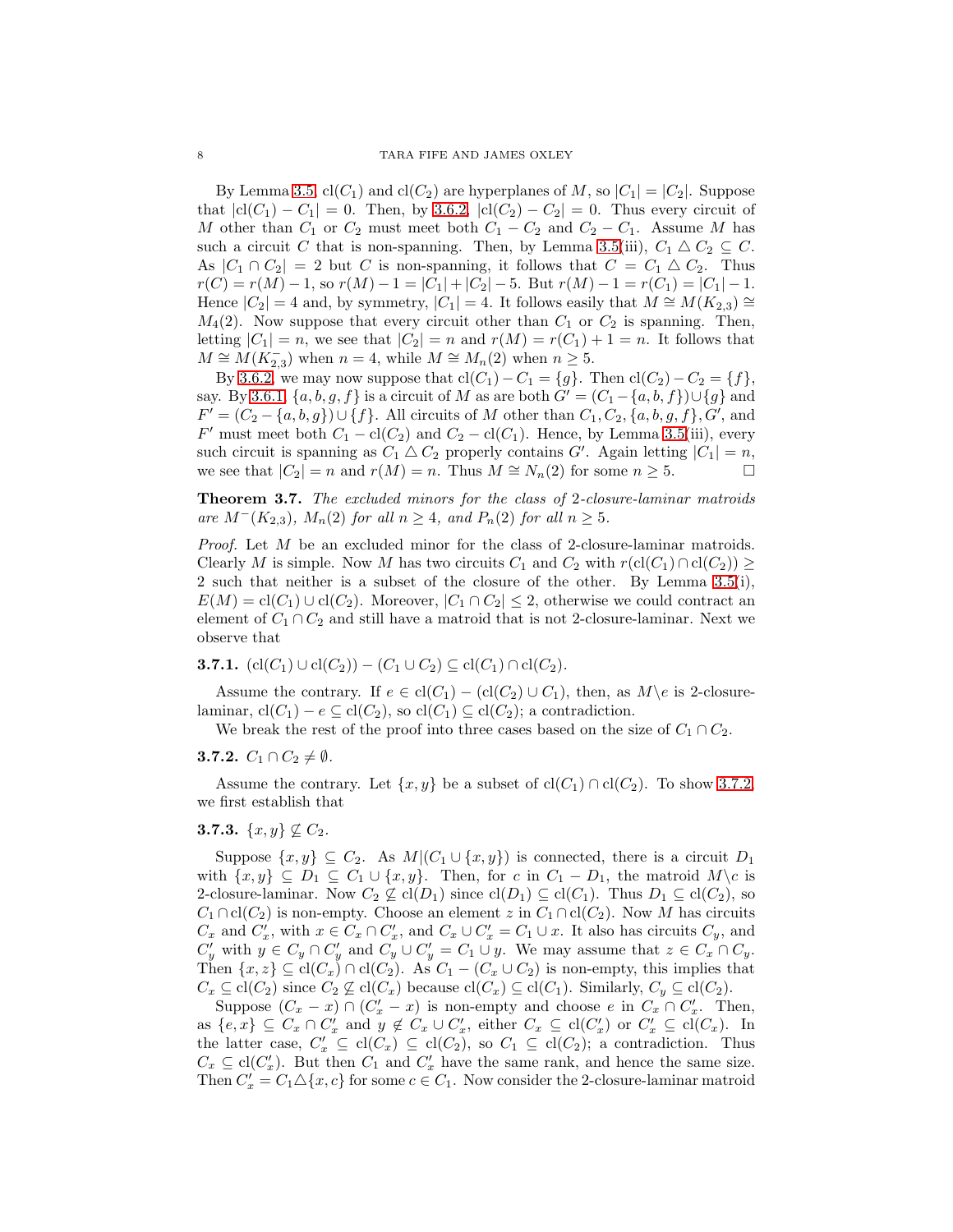$M\backslash c$ . In it,  $C_x$  and  $C_2$  are circuits as  $c \notin C_2$ . Then  $r_{M\backslash c}(\text{cl}_{M\backslash c}(C'_x) \cap \text{cl}_{M\backslash c}(C'_2)) \geq 2$ so  $C'_x \subseteq \text{cl}_{M \setminus c}(C_2)$  or  $C_2 \subseteq \text{cl}_{M \setminus c}(C'_x)$ . As  $C_x \subseteq \text{cl}_{M}(C_2)$  and  $\text{cl}_{M \setminus c}(C'_x) \subseteq \text{cl}_{M}(C_1)$ , we obtain the contradiction that  $C_1 \subseteq \text{cl}(C_2)$  or  $C_2 \subseteq \text{cl}(C_1)$ . We conclude that  $C_x \cap C'_x = \{x\}.$  Likewise  $C_y \cap C'_y = \{y\}.$ 

If there is some element f in  $C_x \cap C'_y$ , then, as  $f \in C_x$ , we have  $f \in cl(C_2)$ . But then  $\{f, y\} \subseteq \text{cl}(C'_y) \cap \text{cl}(C_2)$  Thus either  $C'_y \subseteq \text{cl}(C_2)$  or  $C_2 \subseteq \text{cl}(C'_y)$ . The former cannot occur as  $C_y \subseteq \text{cl}(C_2)$ ; nor can the latter as  $\text{cl}(C'_y) \subseteq \text{cl}(C_1)$ . Hence  $C_x \cap C'_y = \emptyset$ . Likewise,  $C_y \cap C'_x = \emptyset$ . But then  $C_x \triangle \{x, y\} = C_y$  and  $C'_x \triangle \{x, y\} =$  $C'_y$ . Hence, by Lemma [3.3,](#page-5-1) x and y are parallel; a contradiction. Thus [3.7.3](#page-8-1) holds.

Next we suppose that  $x \in C_2$  and  $y \notin C_2$ . Choose a circuit D with  $\{x, y\} \subseteq$  $D \subseteq C_2 \cup y$ . Then  $D \subseteq \text{cl}(C_1)$ , since  $C_2 - (D \cup C_1) \neq \emptyset$  and  $\text{cl}(D) \cap \text{cl}(C_1)$  has rank at least two, while  $\text{cl}(D) \subseteq \text{cl}(C_2)$ . Now  $(D \cap C_2) - x$  certainly contains some element d. Then  $\{x, d\} \subseteq \text{cl}(C_1) \cap \text{cl}(C_2)$ . Applying [3.7.3](#page-8-1) gives a contradiction.

We may now assume that  $\{x, y\} \cap C_2 = \emptyset$ . Let D be a circuit with  $\{x, y\} \subseteq$  $D \subseteq C_2 \cup \{x, y\}.$  Then  $D \subseteq cl(C_1)$  as  $C_2 - (D \cup C_1) \neq \emptyset$ . By replacing y by an element of  $D \cap C_2$ , we revert to the case eliminated in the last paragraph. Hence [3.7.2](#page-8-0) holds.

Now, we consider the case when  $|C_1 \cap C_2| = 1$ . Let  $C_1 \cap C_2 = \{x\}$  and choose y in  $(cl(C_1) \cap cl(C_2)) - (C_1 \cap C_2)$ . Suppose  $y \notin C_1 \cup C_2$ . Then M has circuits  $D_1$  and  $D_2$  containing  $\{x, y\}$  and contained in  $C_1 \cup y$  and  $C_2 \cup y$ , respectively. Without loss of generality, as  $E(M) - (D_1 \cup D_2)$  is non-empty, we may assume that  $D_1 \subseteq cl(D_2)$ . Since  $|D_1| \geq 3$ , there is an element z of  $D_1 - \{x, y\}$ . Then z is in cl( $D_2$ ) and so is in cl(C<sub>2</sub>). Thus  $\{x, z\} \subseteq C_1 \cap \text{cl}_{M\setminus y}(C_2)$  and we obtain a contradiction. It follows, by [3.7.1,](#page-8-2) that  $C_1 \cup C_2 = \text{cl}(C_1) \cup \text{cl}(C_2) = E(M)$ .

We may now assume that  $y \in C_1 \cap \text{cl}(C_2)$ . Then M has a circuit D such that  $\{x, y\} \subseteq D \subseteq C_2 \cup y$ . Clearly  $D \subseteq cl(C_2)$ . To see that  $D \subseteq cl(C_1)$ , we note that  $C_2 - (D \cup C_1) \neq \emptyset$ , and  $C_1 \not\subseteq cl(D)$  as  $D \subseteq cl(C_2)$ . We now have  $D - x \subseteq cl_{M/x}(C_1 - x) \cap cl_{M/x}(C_2 - x)$ . Thus  $r_{M/x}(D - x) \leq 1$ , otherwise, for some  $\{i, j\} = \{1, 2\}$ , we have  $cl_{M/x}(C_i - x) \subseteq cl_{M/x}(C_j - x)$ ; a contradiction. As  $y \in D - x$ , we see that  $r_M(D) = 2$ , so  $D = \{x, y, y'\}$  for some y'. We deduce that

<span id="page-9-0"></span>**3.7.4.**  $\{x, y, y'\}$  is the only circuit of  $M|(C_2 \cup y)$  containing  $\{x, y\}$ .

We show next that

<span id="page-9-1"></span>**3.7.5.**  $(C_2 - \{x, y'\}) \cup y$  is the only circuit of  $M(C_2 \cup y)$  containing y but not x.

By Lemma [3.4\(](#page-6-0)ii), every circuit  $D'$  of M that contains y, avoids x, and is contained in  $C_2 \cup y$  must contain  $(C_2 - \{x, y'\}) \cup y$ . If  $y' \in D'$ , then  $D' = (C_2 \cup y) - x$ . Using D' and D, we find a circuit D'' containing x and contained in  $(C_2 \cup y) - y'$ . As  $D''$  must also contain y, we see that  $\{x, y\} \subseteq D''$  and we showed in [3.7.4](#page-9-0) that M has no such circuit. We conclude that [3.7.5](#page-9-1) holds.

By [3.7.5](#page-9-1) and symmetry, M has  $(C_1 - \{x, y\}) \cup y'$  as a circuit, say  $C'_1$ . Let  $C'_2$  be the circuit  $(C_2 - \{x, y'\}) \cup y$ . Next we note that

**3.7.6.** 
$$
cl(C_2) - C_2 = \{y\}
$$
 and  $cl(C_1) - C_1 = \{y'\}.$ 

Assume there is an element  $y_1$  in  $cl(C_2) - C_2 - y$ . Then  $\{y, y_1\}$  is a subset of  $\text{cl}_{M/x}(C_1 - x) \cap \text{cl}_{M/x}(C_2 - x)$  that is independent in  $M/x$ . Thus  $C_i - x \subseteq$  $cl_{M/x}(C_i - x)$  for some  $\{i, j\} = \{1, 2\}$ , so  $C_i \subseteq cl_M(C_i)$ ; a contradiction. It follows that  $cl(C_2) - C_2 = \{y\}$ . By symmetry,  $cl(C_1) - C_1 = \{y'\}.$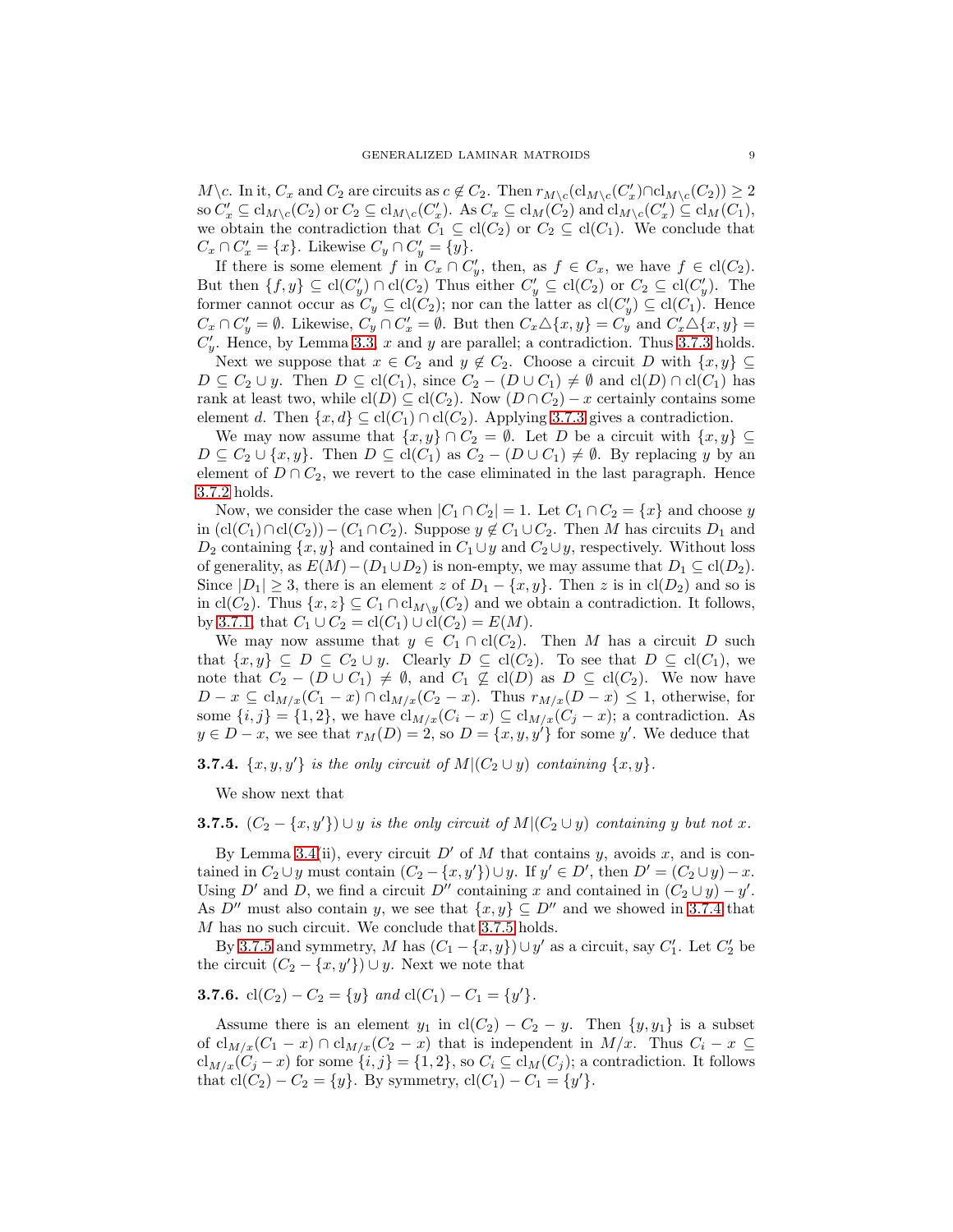By Lemma [3.5,](#page-6-2) M has  $cl(C_1)$  and  $cl(C_2)$  as hyperplanes, so  $|C_1| = |C_2|$ . Let C be a circuit of M that is not  $C_1$ ,  $C_2$ ,  $C'_1$ ,  $C'_2$ , or D. If  $y \in C \subseteq C_2 \cup y$ , then, by [3.7.4](#page-9-0) and [3.7.5,](#page-9-1) C is D or  $C'_2$ . We deduce that C meets both  $C_1 - \text{cl}(C_2)$  and  $C_2 - \text{cl}(C_1)$ . Then, by Lemma [3.5\(](#page-6-2)iii), either C is spanning, or C contains  $C_1 \triangle C_2$ . But  $|C_1 \cap C_2| = 1$  so C is spanning. We conclude that  $C_1$ ,  $C_2$ ,  $C'_1$ ,  $C'_2$ , and D are the only non-spanning circuits of M. Hence  $M \cong P_n(2)$  for some  $n \geq 4$ .

Finally, suppose  $|C_1 \cap C_2| = 2$ . Then M is not 2-laminar so it has as a minor one of the matroids identified in Theorem [3.6.](#page-6-3) But M cannot have a  $N_n(2)$ -minor for any  $n \geq 5$  as this matroid has  $P_{n-1}(2)$ , an excluded minor for the class of 2-closure-laminar matroids, as a proper minor. Thus M has as a minor  $M^-(K_{2,3})$ or  $M_n(2)$  for some  $n \geq 4$ . The result follows by Lemmas [3.1](#page-5-2) and [3.2.](#page-5-3)

<span id="page-10-0"></span>Our methods for finding the excluded minors for the classes of  $k$ -laminar and k-closure-laminar matroids for  $k = 2$  do not seem to extend to larger values of k.

#### 4. Intersections with other classes of matroids

We now discuss how the classes of  $k$ -closure-laminar and  $k$ -laminar matroids relate to some other well-known classes of matroids. Finkelstein [\[11\]](#page-12-6) showed that all laminar matroids are gammoids, so they are representable over all sufficiently large fields [\[20,](#page-12-19) [15\]](#page-12-20). An immediate consequence of the following easy observation is that, for all  $k > 2$ , if M is a k-closure-laminar matroid or a k-laminar matroid, then M need not be representable and hence M need not be a gammoid.

## **Proposition 4.1.** If  $r(M) \leq k+1$ , then M is k-laminar and k-closure-laminar.

We use the next lemma to describe the intersection of the classes of 2-laminar and 2-closure-laminar matroids with the classes of binary and ternary matroids.

**Lemma 4.2.** The matroid  $M^-(K_{2,3})$  is ternary and non-binary; each of  $M_n(2)$ and  $P_n(2)$  has a  $U_{n,2n-3}$ -minor; and  $N_n(2)$  has a  $U_{n,2n-4}$ -minor.

*Proof.* The first part follows because  $M^-(K_{2,3})$  can be obtained from  $U_{2,4}$  by adding elements in series to two elements of the latter. Next we note that we get  $U_{n,2n-3}$ both from  $M_n(2)$  by deleting an element of the path P and from  $P_n(2)$  by deleting the basepoints of the parallel connections involved in its construction. Finally, deleting the basepoints of the parallel connections involved in producing  $N_n(2)$ gives  $U_{n,2n-4}$ .

The next two results follow without difficulty by combining the last lemma with Theorems [3.6](#page-6-3) and [3.7](#page-8-3) as the set of excluded minors for  $M \cap N$  where M and N are minor-closed classes of matroids consists of the minor-minimal matroids that are excluded minors for  $M$  or  $N$  (see, for example, [\[18,](#page-12-0) Lemma 14.5.1]). Recall that  $N_5(2)$  and  $P_4(2)$  are the matroids obtained by adjoining, via parallel connection, two triangles across distinct elements of a 4-circuit and a triangle, respectively.

**Corollary 4.3.** A matroid  $M$  is binary and 2-laminar if and only if it has no minor isomorphic to  $U_{2,4}$ ,  $M(K_{2,3})$ , or  $N_5(2)$ .

Corollary 4.4. A matroid M is binary and 2-closure-laminar if and only if it has no minor isomorphic to  $U_{2,4}$ ,  $M(K_{2,3})$ , or  $P_4(2)$ .

Similarly, we find the excluded minors for the classes of ternary 2-laminar matroids and ternary 2-closure-laminar matroids by noting that deleting an element from  $F_7^*$  produces  $M(K_{2,3})$ , so  $F_7^*$  is not 2-laminar.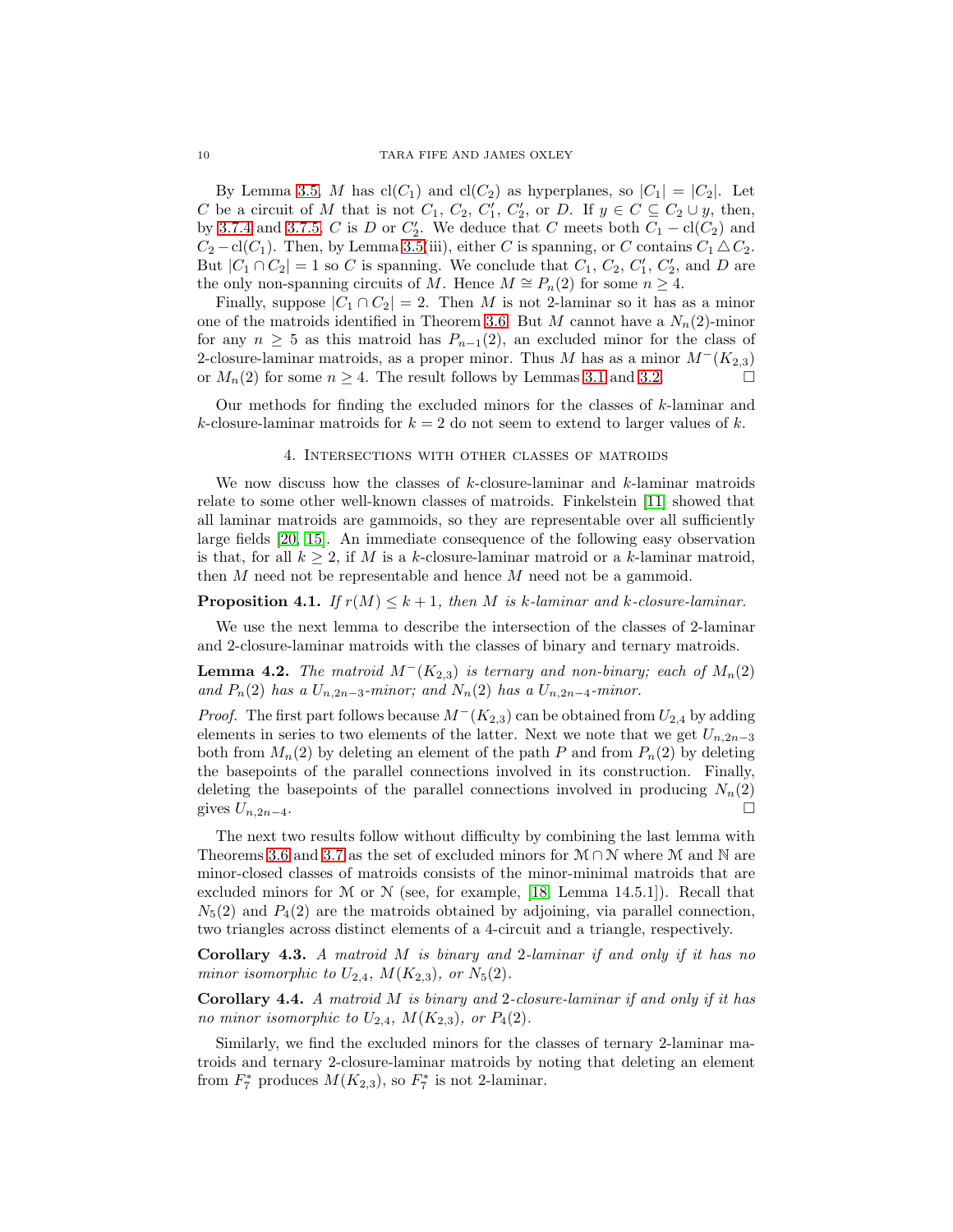Corollary 4.5. A matroid M is ternary and 2-laminar if and only if it has no minor isomorphic to  $U_{2,5}$ ,  $U_{3,5}$ ,  $F_7$ ,  $M^-(K_{2,3})$ ,  $M(K_{2,3})$ , or  $N_5(2)$ .

Corollary 4.6. A matroid M is ternary and 2-closure-laminar if and only if it has no minor isomorphic to  $U_{2,5}$ ,  $U_{3,5}$ ,  $F_7$ ,  $M^-(K_{2,3})$ ,  $M(K_{2,3})$ , or  $P_4(2)$ .

Next we describe the intersection of the class of graphic matroids with the classes of 2-laminar and 2-closure-laminar matroids both constructively and via excluded minors.

Corollary 4.7. A matroid M is graphic and 2-laminar if and only if it has no minor isomorphic to  $U_{2,4}$ ,  $M(K_{2,3})$ ,  $F_7$ ,  $M^*(K_{3,3})$ , or  $N_5(2)$ .

Corollary 4.8. A matroid M is graphic and 2-closure-laminar if and only if it has no minor isomorphic to  $U_{2,4}$ ,  $M(K_{2,3})$ ,  $F_7$ , or  $P_4(2)$ .

<span id="page-11-0"></span>**Lemma 4.9.** Let  $M$  be a simple, connected, graphic matroid. Then  $M$  is 2-laminar if and only if M is a coloop, M is isomorphic to  $M(K_4)$ , or M is the cycle matroid of a graph consisting of a cycle with at most two chords such that, when there are two chords, they are of the form  $(u, v_1)$  and  $(u, v_2)$  where  $v_1$  is adjacent to  $v_2$ .

*Proof.* Clearly each of the specified matroids is 2-laminar. Now let  $G$  be a simple, 2-connected graph. Suppose first that  $G$  is not outerplanar. By a theorem of Chartrand and Harary [\[6\]](#page-12-21), either G is  $K_4$  or G has  $K_{2,3}$  as a minor. In the latter case,  $M(G)$  is not 2-laminar. Now suppose that G is outerplanar. If G has two chords that are not of the form  $(u, v_1)$  and  $(u, v_2)$  where  $v_1$  is adjacent to  $v_2$ , then  $M(G)$  has  $N_4(2)$  as a minor, and so is not 2-laminar.

Proposition 4.10. Let M be a simple, connected, graphic matroid. Then M is 2-closure-laminar if and only if M is a coloop, M is isomorphic to  $M(K_4)$ , or M is the cycle matroid of a cycle with at most one chord.

Proof. This follows from Lemma [4.9](#page-11-0) by noting that the cycle matroid of a cycle with two chords of the form  $(u, v_1)$  and  $(u, v_2)$  where  $v_1$  is adjacent to  $v_2$  has  $P_4(2)$ as a minor.  $\square$ 

We now show that the intersections of the classes of  $k$ -laminar and  $k$ -closurelaminar matroids with the class of paving matroids coincide.

<span id="page-11-1"></span>**Theorem 4.11.** Let  $M$  be a paving matroid, and  $k$  be a non-negative integer. Then  $M$  is k-laminar if and only if  $M$  is k-closure-laminar.

*Proof.* By Proposition [2.1\(](#page-2-1)i), it suffices to prove that if M is not k-closure-laminar, then  $M$  is not  $k$ -laminar. We use the elementary observation that, since  $M$  is paving, for every flat F, either  $F = E(M)$ , or  $M|F$  is uniform. Suppose that  $C_1$ and  $C_2$  are circuits of M for which  $r(\text{cl}(C_1) \cap \text{cl}(C_2)) \geq k$  but neither  $\text{cl}(C_1)$  nor  $\text{cl}(C_2)$  is contained in the other. Then neither  $\text{cl}(C_1)$  nor  $\text{cl}(C_2)$  is spanning. Hence both  $M|cl(C_1)$  and  $M|cl(C_2)$  are uniform. Let X be a basis of  $cl(C_1) \cap cl(C_2)$ . Then M has circuits  $C'_1$  and  $C'_2$  containing X such that  $cl(C'_i) = cl(C_i)$  for each i. Thus M is not k-laminar.

It is well known that the unique excluded minor for the class of paving matroids is  $U_{0,1} \oplus U_{2,2}$ . Using this, in conjunction with Theorems [3.6](#page-6-3) and [4.11,](#page-11-1) it is not difficult to obtain the following.